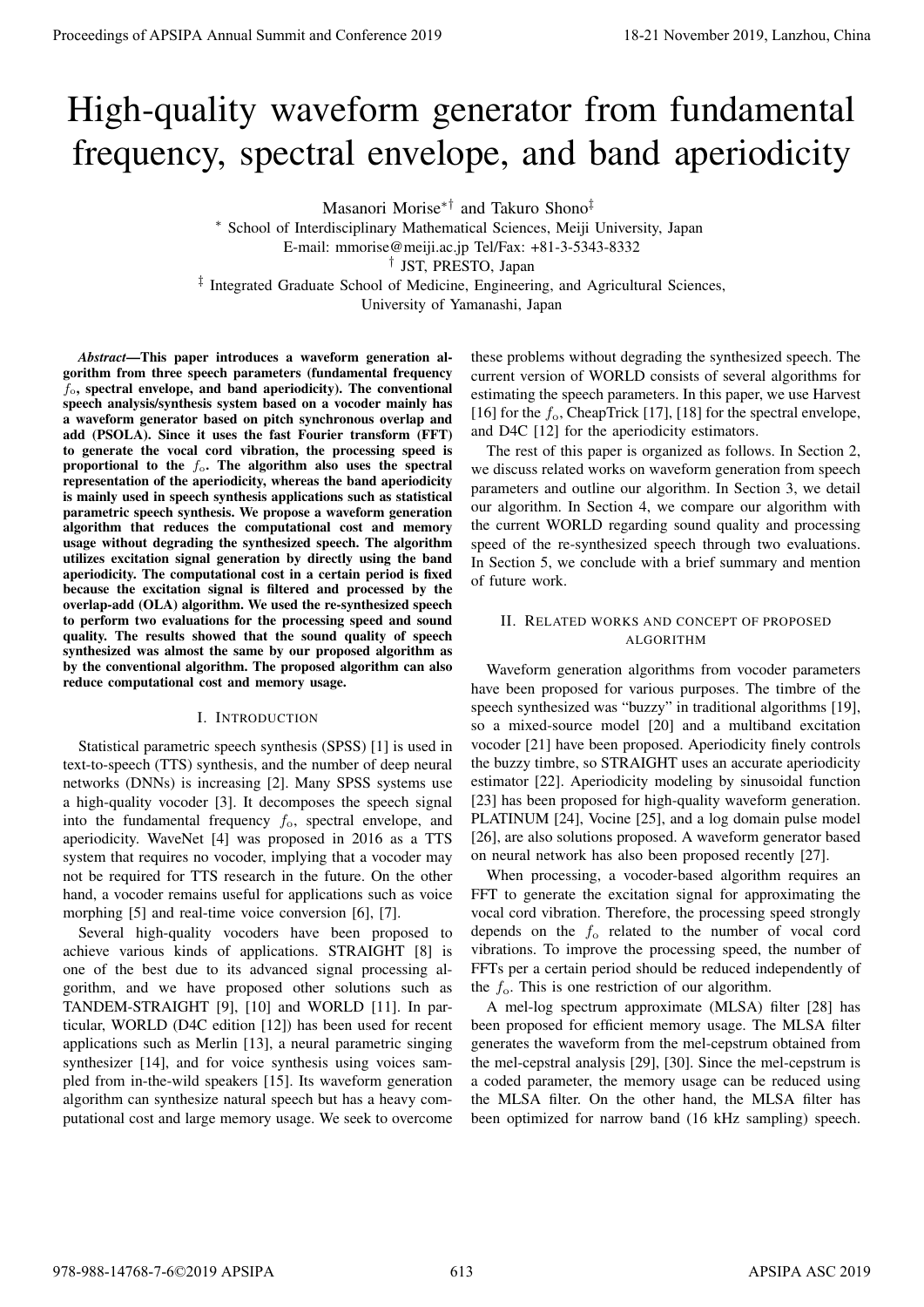

Fig. 1. Overview of the proposed excitation signal generation illustrating how to generate one vocal cord vibration, and how the processing speed for generating the whole signal depends on the *f*o.

Parameter optimization is required for full-band speech with sampling frequencies above 40 kHz.

In this paper, we focus on the band aperiodicity. Band aperiodicity is used in mixed excitation linear prediction coding [31], and our previous work showed that the band aperiodicity sufficiently synthesizes natural speech [12]. We demonstrated that band aperiodicity consisting of five frequency bands could synthesize natural speech even if the input is full-band speech. However, the spectral representation of the aperiodicity is required with the conventional algorithm, and the required sample is the same as the spectral envelope. In cases where the FFT size is set to 2,048 (the default for WORLD), the memory usage in one frame is for 1,025 samples in both the spectral envelope and the aperiodicity.

To overcome the two previously mentioned points, we attempt to improve the processing speed and reduce the memory usage without degrading the synthesized speech. First, we directly use the band aperiodicity in excitation signal generation, and then we apply a simple overlap-add (OLA) by using the time-domain filter designed by the spectral envelope.

### III. ALGORITHM DETAILS

Our algorithm consists of two steps. The first step is the excitation signal generation shown in Fig. 1. This figure shows the excitation signal design for one vocal cord vibration. The generated signal is processed on the basis of the pitch synchronous overlap and add (PSOLA) technique [32].

The generation shown in Fig. 1 includes the FFT, but we can calculate the filter and the convolution in advance. PSOLAbased processing depends on the  $f_0$ , but the dependency can be reduced because this processing that does not use FFT is negligibly low compared with FFT. The coefficient *c* in the figure is determined as the square root of the sample between two vocal cord vibrations.

## *A. Frequency band division*

The excitation signal is designed in each frequency band, and the periodic and aperiodic components are independently generated as shown in Fig. 1. Band division is carried out using



Fig. 2. Amplitude spectra of the designed filter bank. The summation of all spectra is completely flat.

several band-pass filters. A quadrature mirror filter (QMF) [33] is typically used for general band division, but we employed a filter bank with a spectrum as shown in Fig. 2. The amplitude spectrum is calculated by a Hanning window with a width of 6 kHz. The center frequencies are the whole-number multiple of 3 kHz, which is the same as the center frequency of the band aperiodicity obtained from D4C. The duration of impulse response is reduced using such a smooth amplitude spectrum [34].

The number of filters is determined by the sampling frequency set to 7 in full-band speech, but the band aperiodicity used in filters 1 and 7 is determined automatically [12]. In this case, the aperiodicity is *−*60 dB in filter 1 and 0 dB in filter 7, allowing us to control the values of five frequency bands. Zero phase is used in all filters to reconstruct the input signal completely. An acausal component is generated, but the duration of the impulse response is sufficiently short from the aspect of auditory masking.

## *B. Noise generation used for aperiodic component*

Conventional algorithms used the white noise to generate the aperiodic component. The comprehensive power spectrum is flat, but short-term white noise often generates the component at 0 Hz. This component is removed before the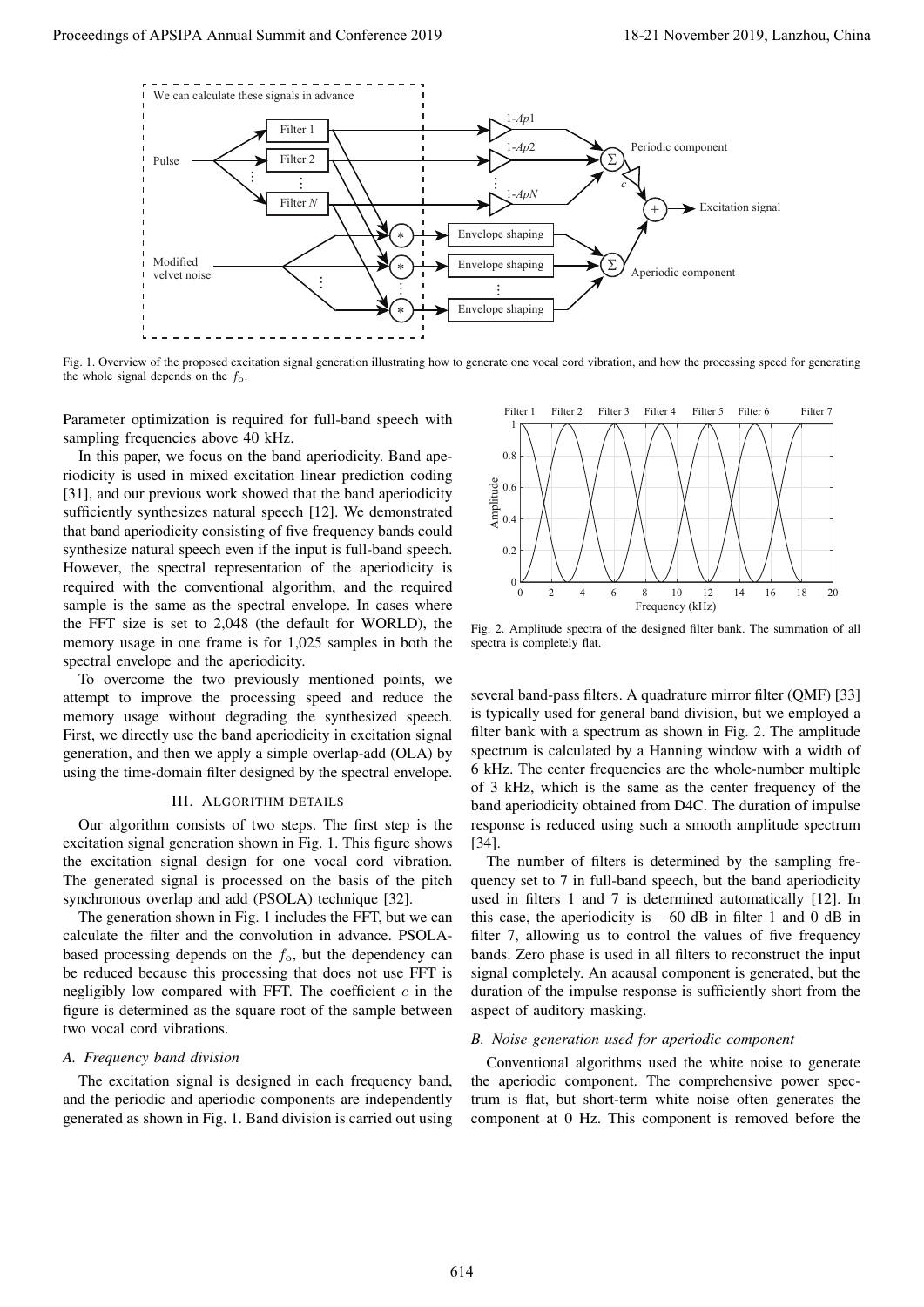convolution because it causes noise in the synthesized speech. We employ a new noise called "modified velvet noise" (MVN) [35] instead of white noise. Here, we explain how to generate velvet noise [36], [37] because MVN is a modified version.

First, we determine the impulse locations with the following equation.

$$
k_{\text{ovn}}(m) = ||mT_{\text{d}} + r_1(m)(T_{\text{d}} - 1)||, \tag{1}
$$

where *m* represents the pulse counter  $(m = 0, 1, 2, \ldots), ||x||$ represents the rounding function for the input *x*,  $r_1(m)$  represents a sequence of random numbers uniformly distributed in the range from 0.0 to 1.0, and  $T_d$  represents the average distance of impulses. The velvet noise  $s_{ovn}(n)$  is given by

$$
s_{\text{ovn}}(n) = \begin{cases} 2||r_2(m)|| - 1, & n = k_{\text{ovn}}(m) \\ 0, & \text{otherwise} \end{cases}
$$
 (2)

 $r_2(m)$  represents another sequence of random numbers. The amplitude of velvet noise consists of 1 and *−*1. Velvet noise has almost the same power spectrum as that of white noise.

To generate MVN, we define the sample *N* as the basic length of  $s_{\text{ovn}}(n)$ , and the parameter  $T_d$  is set to 4. In cases where *N* is set to a multiple of 8, the number of pulses is fixed to an even number. We unify the number of 1 and *−*1 to the same number by controlling the random number. This modification guarantees that there is no component at 0 Hz. When a long length above *N* is required, *N* sample velvet noises generated with different random seeds are concatenated and extracted by the required sample.

The component at 0 Hz can be removed by using short-term *N*. However, velvet noise generated with this approach peaks at a frequency  $f_s/N$  Hz, where  $f_s$  represents the sampling frequency. To overcome this problem, MVN uses two shortterm velvet noises generated with the different samples (*N*<sup>1</sup> and  $N<sub>2</sub>$ ) randomly selected and concatenated to reduce the frequency peak.

Fig. 3 illustrates the power spectrum of an MVN. The power spectrum was calculated 10,000 times by using different random seeds, and the results are their averages. The signal sample was set to 8,192 samples, and the sampling frequency was set to 48 kHz. Samples *N*<sup>1</sup> and *N*<sup>2</sup> were set to 400- and 152-sample shown in the paper [35]. These samples obtain an approximately flat power spectrum (*±*0.6 dB) from 100 Hz to the Nyquist frequency (24 kHz). As expected, low frequency noise can be reduced using this noise. In cases where the amplitude is set to 2 and *−*2, the power of the noise is the same as that of the white noise. Proceedings of APSIPA Annual Summit and Conference 2019<br>
Virtual Summit and Conference 2019,  $\frac{1}{2}$  Conference 2019 18-21 November 2019 18-21 November 2019 18-21 November 2019 18-21 November 2019 18-21 November 2019 18

#### *C. Envelope shaping*

After speech analysis, a band aperiodicity  $A_p(n)$  is obtained in each frequency band. This is the discrete time sequence, and *n* represents the discrete time. Since the aperiodicity  $A_p(n)$ has the value at the time as a whole-number multiple of the frame shift, the aperiodicity for shaping is calculated by a simple linear interpolation. The temporal envelope of the MVN in each frequency band is shaped by using the interpolated



Fig. 3. Power spectrum of the MVN (400- and 152-sample). These samples obtain an approximately flat power spectrum (*±*0.6 dB) from 100 Hz to the Nyquist frequency (24 kHz).

aperiodicity. This process enables us to generate a noise that has a temporally smooth change.

#### *D. Overlap-add process*

A simple OLA is carried out after generating the excitation signal. The impulse response of the filter is designed using the spectral envelope. Since the minimum phase is considered better than the zero phase [38], our algorithm uses the minimum phase to calculate the impulse response. This process depends on the frame shift instead of the *f*o.

#### *E. Advantages of proposed algorithm*

The conventional algorithm requires an independent process for synthesizing the periodic and aperiodic components. Since our algorithm can generate both components by using one filter, the number of FFTs is reduced to half. In the conventional algorithm, the number of vocal cord vibrations determines the number of FFTs. Our algorithm requires the fixed times to be based on the frame shift.

Our algorithm can directly use the band aperiodicity, thereby using less memory than the conventional algorithm does. The total number of dimensions of the three parameters per frame is 2,051 (*f*o: 1, spectral envelope: 1,025, and aperiodicity: 1,025) in the conventional algorithm. On the other hand, only 1,031 dimensions are required (*f*o: 1, spectral envelope: 1,025, and aperiodicity: 5) in our algorithm. Our algorithm uses about half the memory the conventional algorithm does.

#### IV. EVALUATION AND DISCUSSION

We carried out two evaluations to demonstrate the effectiveness of our algorithm. One was an AB preference test using original and re-synthesized speech. The other was an objective evaluation to compare the processing speed of our algorithm with the conventional algorithm's processing speed. Several algorithms for waveform generation have been proposed, but we only used the conventional algorithm used in WORLD for comparison. We evaluated sound quality for comparison [39], and the results showed that WORLD was significantly better than STRAIGHT.

Since the processing speed depends on the implementation, fair evaluation of our algorithm compared with those implemented by other developers was difficult. STRAIGHT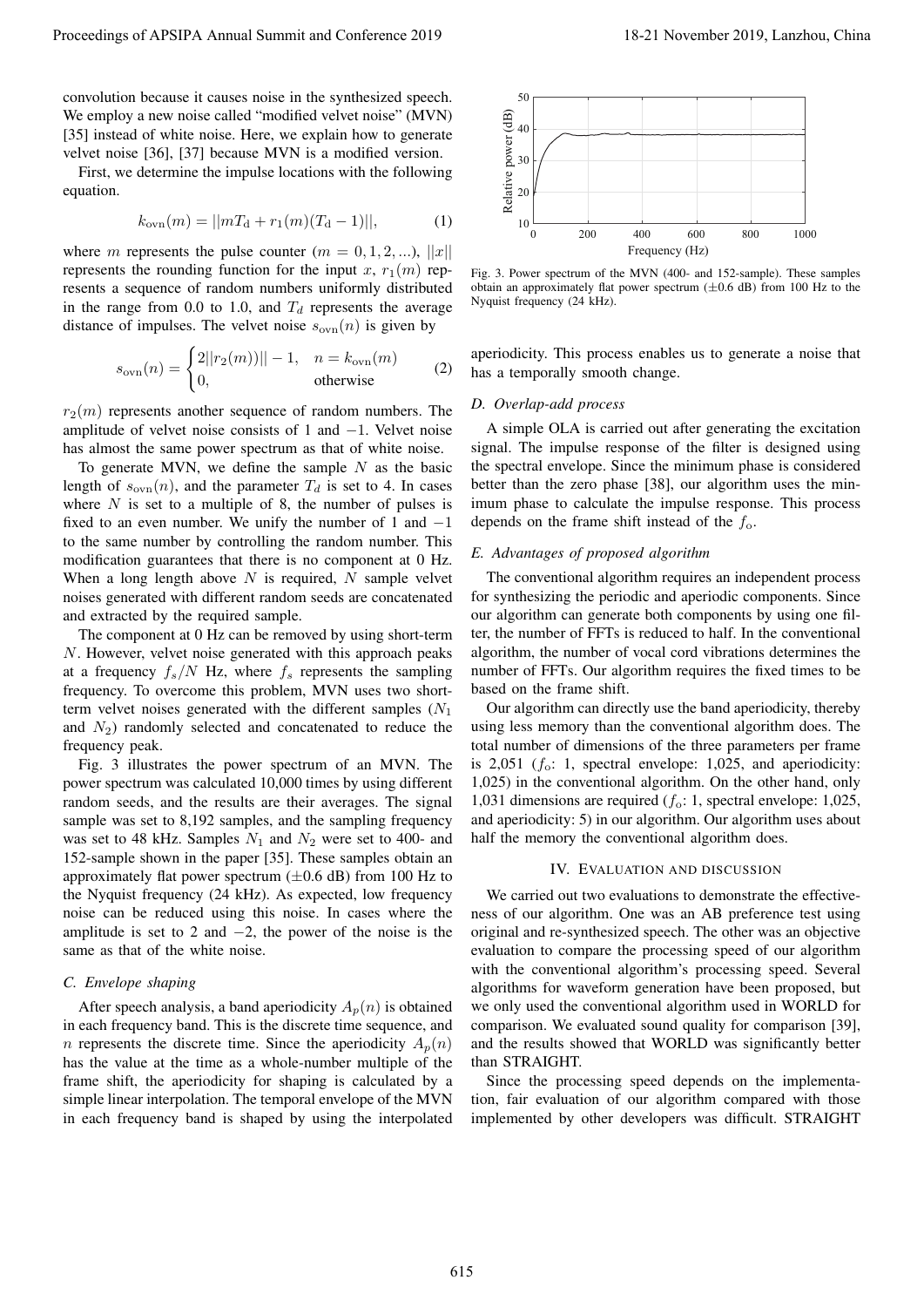| TABLE I                                              |                                  |
|------------------------------------------------------|----------------------------------|
| EXPERIMENTAL CONDITIONS.                             |                                  |
| Evaluation protocol                                  |                                  |
| Method                                               | AB preference test               |
| Number of subjects                                   | 12 persons                       |
| Environment                                          | Soundproof room                  |
| Background noise                                     | 18 dB (A-weighted SPL)           |
| Headphones                                           | <b>SENNHEISER HD650</b>          |
| Audio I/O                                            | Roland QUAD-CAPTURE              |
| Characteristics of the speech used in the evaluation |                                  |
| Number of speakers                                   | 4 (2 men and 2 women)            |
| Number of stimuli                                    | 20 (5 words per speaker)         |
| Kind of speech                                       | 4-mora word including consonants |
| Sampling                                             | 48 kHz/16 bit                    |



Fig. 4. Result of the AB preference test. Both algorithms can synthesize speech as naturally as the input waveform.

and TANDEM-STRAIGHT use similar algorithms, and this evaluation would provide us with an indirect comparison. In our algorithm, we set the frame shift used in OLA to 5 ms, the default frame shift for the analysis. The FFT size used for generating the excitation signal was set to 1,024 (around 21.3 ms).

## *A. Subjective evaluation by using original and re-synthesized speech*

Table I shows the conditions of the subjective evaluation. Twelve subjects with normal hearing ability participated in the evaluation. The subjects were asked to listen to two stimuli and tell their preference. In cases where they could not identify the difference, they answered "no preference." The speech stimuli used in the evaluation were selected based on the resynthesized speech's sound quality. To verify the difference between algorithms, we manually selected the stimuli that included no estimation errors.

Fig. 4 illustrates the results of the evaluation. In this figure, Ori represents original speech, Conv represents the conventional algorithm, and Prop represents the proposed algorithm. In all combinations, speech stimuli of at least 62.9% were judged as no preference ("No pref." in the figure). The results showed that WORLD-based algorithms can synthesize speech just as naturally as original speech. The rate of no preference was 72.1% between the conventional algorithm and our algorithm, showing that the sound quality of our algorithm was almost the same as that of the conventional algorithm.

#### *B. Processing speed evaluation by real-time factor*

We evaluated two algorithms in terms of the real-time factor (RTF). We used a mobile PC (Intel Core i7-7500U



Fig. 5. Results of the RTF evaluation. The processing speed linearly increased in the conventional algorithm. However, the proposed algorithm can remove this dependency.

CPU 2.70 GHz and 16.0 GB RAM) in the evaluation. The algorithms were implemented on MATLAB (Version R2016b). No parallel processing was used in the evaluation.

The evaluation was to verify the relationship between the *f*<sup>o</sup> and the processing speed. The target signal was a pulse train with various kinds of  $f_0$ , and speech parameters were artificially given. The band aperiodicity was set to *−*3 dB in all frequency bands. The duration of the signal was set to 1 s to calculate the RTF. The RTF was calculated 100 times in each *f*o, and its median value was used as the result. We used the frequency range 40 to 800 Hz in the evaluation.

Fig. 5 illustrates the results. The horizontal axis represents the  $f<sub>o</sub>$ , and the vertical axis represents the RTF. The conventional algorithm strongly depends on the  $f_0$ , but our algorithm removed that dependency. The average RTF of our algorithm was around 0.045, implying that our algorithm is effective for real-time applications.

### *C. Discussion*

The results showed that our algorithm can work as expected. The sound quality of the re-synthesized speech was almost the same as that of the original speech. Our algorithm was superior to the conventional one in both processing speed and memory usage. The  $f_0$  dependency in the processing speed could be solved completely in the frequency range (40-800 Hz). We can reduce memory usage further by using the MLSA filter with the parameter tuning for full-band speech. Comparisons with other high-quality systems based on other concepts, such as a sinusoidal model [40] or a phase vocoder, is also important.

In our algorithm, 15.6% of the re-synthesized speech could not be synthesized to the same quality. In particular, the results of the male speech showed a clear difference (15.0% vs. 10.0%), whereas the difference was relatively small in the female speech (14.2% vs. 16.7%). This result suggests that the sound quality depends on the *f*<sub>o</sub>. A human being is typically sensitive to the phase difference in low  $f_0$  speech. If the conventional algorithm controls the fractional delay below 1 sample in the vocal cord vibration, the difference would be caused by this difference. We will perform a more extensive evaluation to examine the cause of this result. Proceeding of APSIPA Annual Summit at Conference 2019<br>
Proceedings of APSIPA Annual Summit and Conference 2019<br>
Proceedings of APSIPA Annual Summit and Conference 2019<br>
Proceedings of APSIPA Annual Summit and Conference 2

#### V. CONCLUSION

We proposed a waveform generation algorithm based on excitation signal generation. The memory usage of our algo